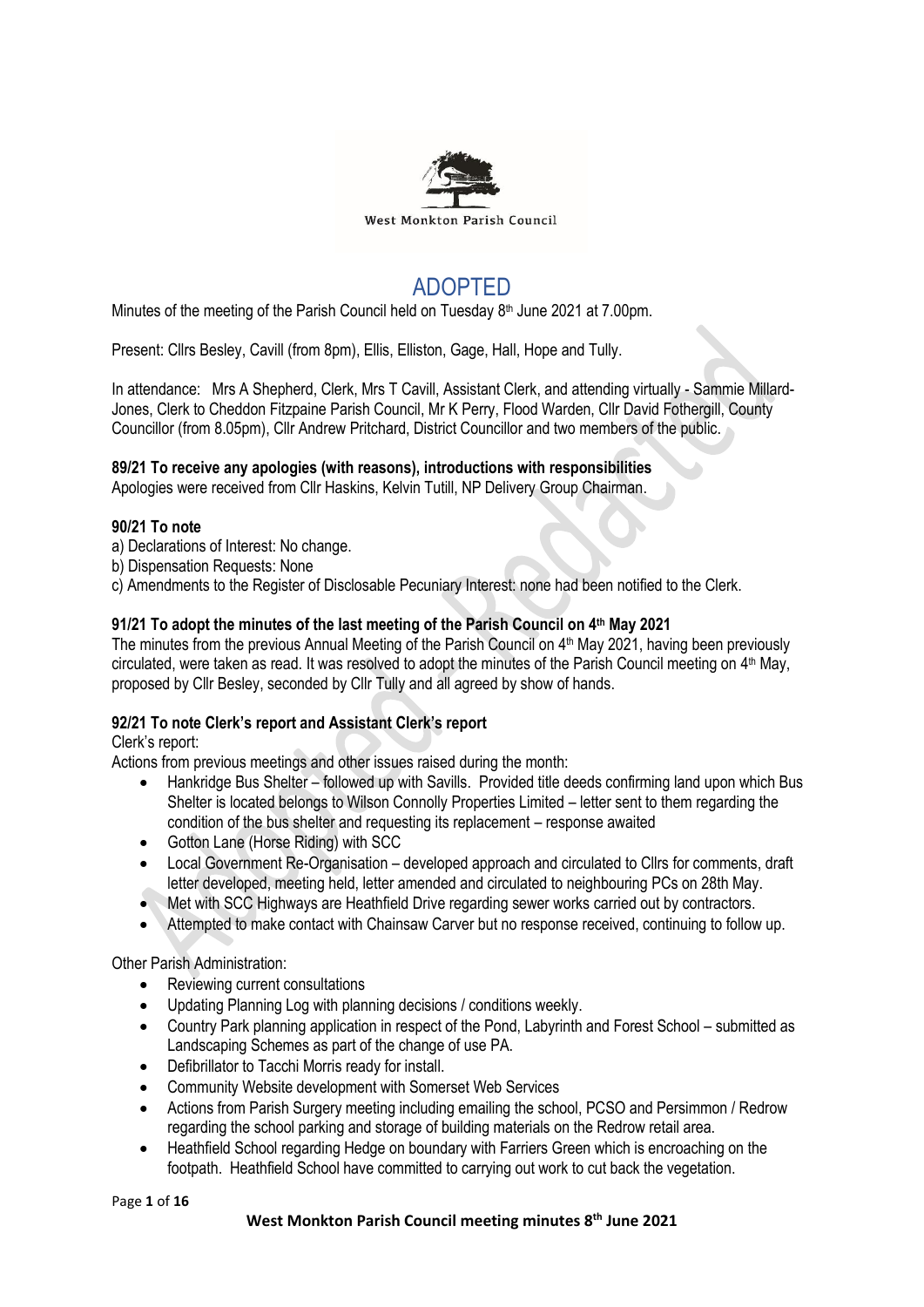- Road drainage / water run off affecting properties around New Cross Crossroads liaised with SCC.
- Contacted Persimmon Adoptions Manager about grass cutting in and around MH1 which hasn't been done for some time. Due to a disagreement between Persimmon and Redrow. Requested that the park areas are cut as a priority.
- WM Liaison Meeting arrangements, agenda and actions.
- Correspondence from SCC in respect of Coombe confirming that 'Unsuitable for long vehicles' signs will be placed at the junction of Coombe Lane with Thurloxton Old Road and Burlinch Lane. And then at a suitable location along Coombe Lane, in the vicinity of a property called 'Beacon Top' and therefore prior to the pinch point, a 'Road narrows on both sides ahead' sign. Also considering adding solid white edge of carriageway lines on both sides of the lane to help give the impression of the road narrowing from the location of 'road narrows' sign down towards the pinch point at 'Bramble Cottage'. Signing and lining is regarded as Traffic Management who will therefore be ensuring this scheme is ordered up and installed as quickly as possible.

# BACH:

- BACH most hirers have now returned to hiring the BACH and a couple of private hirers are booked in for July.
- Applied for CCS Hallmark Status for the BACH. A review of the hall and the available facilities will take place in the next couple of weeks.
- Actioning recommended actions in the Internal Audit Report.
- Defibrillator registration updated.
- Car park now closed to general use and is now only available to hirers.
- Next Committee Meeting date to be confirmed.

Meetings last month:

- 4th May Sports Pitch meeting with SWT and FA
- 4th May Annual Parish Council Meeting
- 7th May Meeting with SCC Highways at Heathfield Drive.
- 12th May SCC / Clerks Forum re LGR
- 12th May PC LGR meeting to discuss proposed approach.
- 13th May Parish Surgery
- 13th May Seed Planting Initiative meeting
- 13th May SALC Clerks Forum
- 13th May A358 Community Engagement Forum
- 19th May Risk and Resilience Webinar
- 20th May SALC Clerk's Forum
- 20th May SWT Planning Committee observed consideration of planning application in parish.
- 25th May WMPC LGR Meeting
- 26th May SCC / Clerks Forum
- 27th May SALC Clerks Forum
- 28th May Audit Working Party Meeting

# Meetings this month:

- 1st June WM Liaison Meeting
- 1st June Planning Committee Meeting
- 4th June SLCC Branch Meeting
- 8th June Parish Council Meeting
- 10th June Virtual Parish Surgery
- 18th June Audit Working Party Meeting

# Assistant Clerk's report:

- Actioned decisions made by Council.
- Attended virtual meetings of Cheddon Fitzpaine PC, Parish Surgery, WM Liaison.
- Participated in various webinars SALC.

#### Page **2** of **16**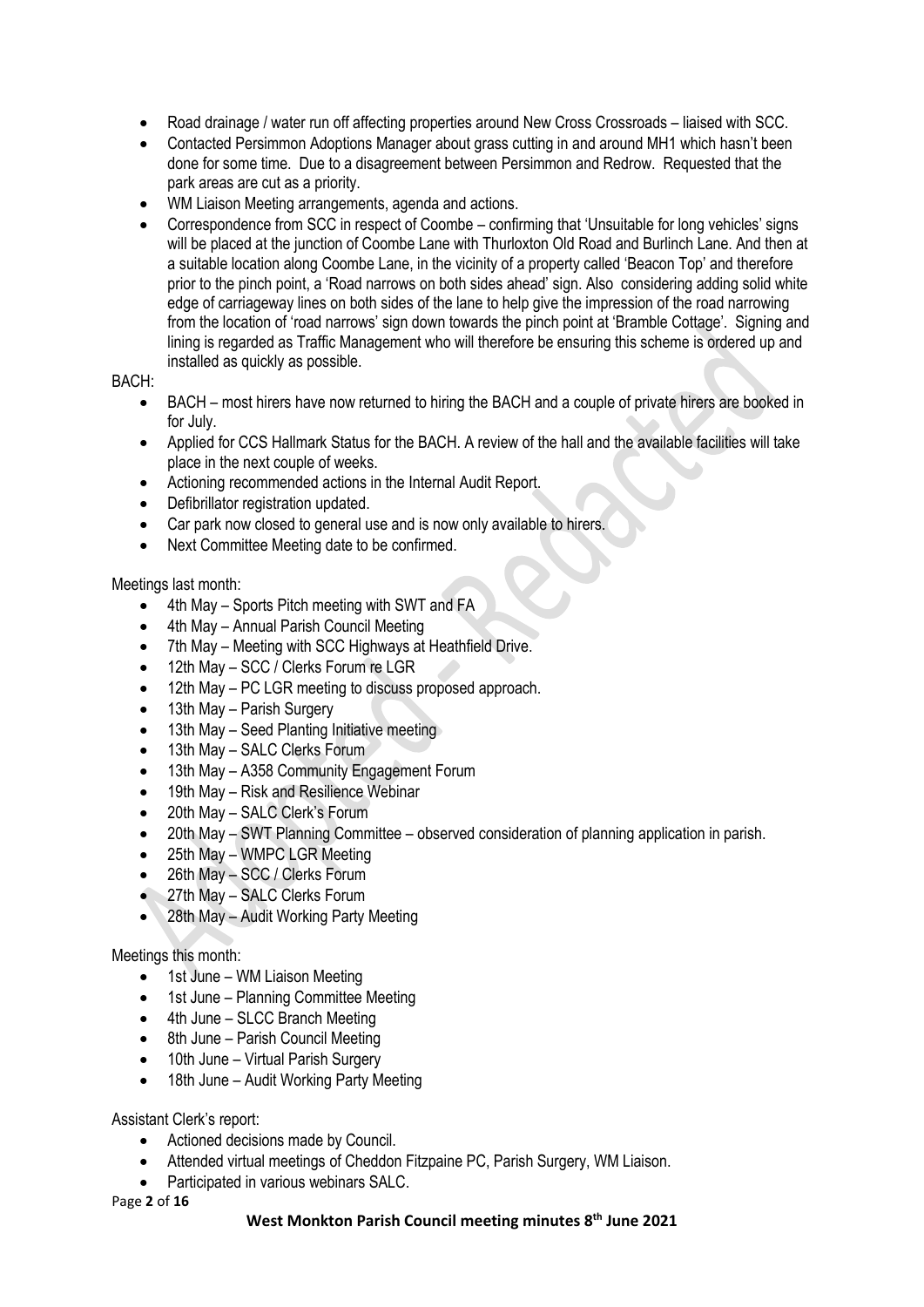- Distribution of daily and weekly newsletters ref corona virus pandemic.
- Parish administration
	- $\circ$  Ordered new noticeboard for School Road Co-op 19.3.2021 stated delivery time was 6 8 weeks. Checked progress with order Monday 17 May, 3-4 weeks more
	- o Attended regular SCC updates/forum on LGR/covid/highways.
	- o On-going liaison with Lengthsman's Services regarding jobs and priorities in the parish.
	- $\circ$  Reported blocked gullies to SCC Highways using interactive mapping for Hestercombe Lane New Dawn; A38 between bridge and hairdressers; A3259 outside road narrows by Brittons Ash.
- Neighbourhood Plan
	- $\circ$  Handled correspondence with consultees about Regulation 14 from 22nd Feb to 30th April.
	- $\circ$  Set up data base for Reg 14 responses and populate appropriately. Meeting on 4th May to consider responses.
	- o Amendments resulting from Reg 14 made to Main Document.
	- o Read 2019 issue of NPPF in order to update the NP Main Document.
	- $\circ$  Sort out questions relating to CF PC signing agreement with SCC for the gran funding.
- CIL projects:
	- o Analysis of costs incurred/paid for for the T-M refurb.
- Planning
	- o Applications forwarded and powerpoint presentations prepared. Check applications for compliance with NP.
- Climate change
	- o On-going with B Turner.
	- o Wildflower seed Initiative, ongoing, meeting with Bethan and Amy for update and moving forwards to competition details and prizes Cups discussed.
- Finance / Audit Working Party
	- o Preparation of documents for next AWP meeting (28th June) to consider grant application and opening Unity Trust saving account. Next AWP on schedule for 18th June to discuss IA recommendations.
	- o End of year AGAR submission, report

*The agenda was interrupted to take Item 6 'SW+T Council Reports'*

# **93/21 SW+T Council reports from Cllrs Tully, Pritchard and Cavill**

Cllr Tully had nothing to report.

Cllr Pritchard reported that:

The results of the Local Poll in respect of Local Government Re-Organisation in Somerset have been announced. The majority of those who responded favoured the Stronger Somerset proposal. The results have been passed to the Secretary of State.

The Homefinder Policy is out for consultation. The option of including a priority for local connections is being considered. Cllr Pritchard confirmed that he would pass information about the consultation to the Clerk. There have been some problems with the SWP collections. Staff shortages have caused some collections to be delayed or missed.

Absence of grass cutting in some areas of MH1 has resulted in an increase in biodiversity in the area and it was suggested that when cutting resumes it might be done in accordance with the Somerset Pollinator Action Plan.

#### *The agenda was adjourned*

# **Public Question Time**

A member of the public raised concerns about Highways generally in the parish, all of the concerns are included in the Traffic Issues document developed by the Parish Council and sent to SCC. A response in relation to each of the issues and suggested solution is awaited from SCC. The need for a response and for the delivery of some of the particular solutions is now pressing. Cllr Besley confirmed that when the responses Clerk to chase SCC for a response and / or a meeting.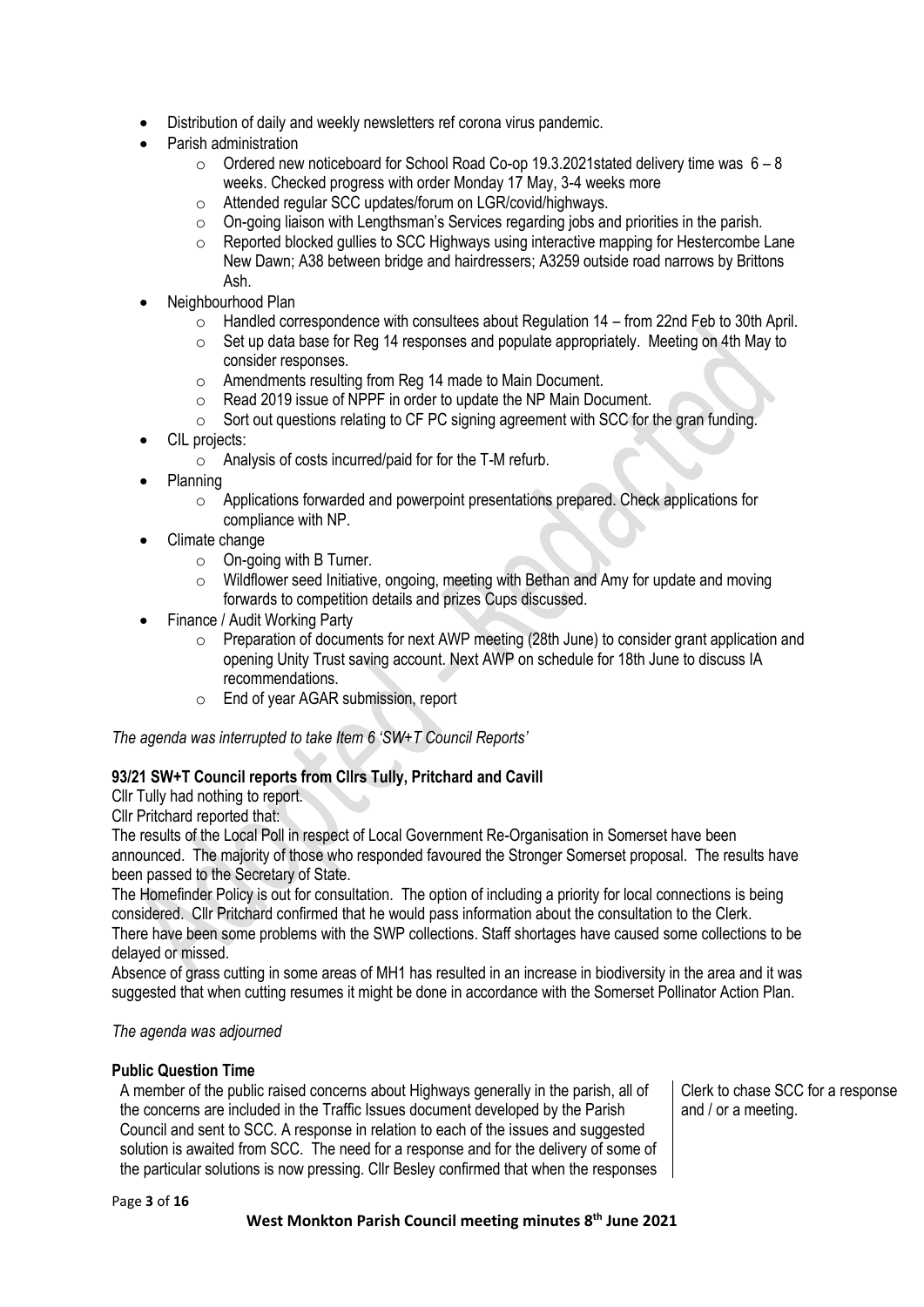that are received from SCC Highways a statement would be developed that would be placed on the PC website.

A member of the public asked when the Creech Castle junction works were scheduled to commence. It was confirmed that the works will commence on the completion of the WRR works. Clerk provided an update in relation to the two lanes on the ERR. As the ERR has not been adopted SCC can not extend the lanes. A list of remedial works has been provided to Persimmon to be carried out to enable the adoption of the ERR. SCC Highways are following up progress with Persimmon. Monitoring traffic flows can only take place when the works on the WRR, and at Creech Castle are complete and all the traffic calming proposed for the A3259 is in place.

Cllr Pritchard raised the footpath from Hyde Farm to Creech St Michael on the north side of the canal. The gate on the ROW is padlocked. Cllr Besley confirmed who the landowner is.

Cllr Pritchard raised the matter of the Somerset Pollinator Policy and queried whether it could be applied to MH1 grass cutting. Cllr Hope confirmed that the grass cutting had commenced.

Cllr Pritchard raised the blocked ditch in Bawler Road.

Cllr Pritchard asked if there is a problem with the parents of school children parking in the BACH car park when the BACH is in use. Clerk confirmed that there can occasionally be clashes but that all hirers have been advised to close the gate after the bookings and parents have been advised by the school that the car park isn't available for their use.

A member of the public raised concerns about Hartnells Farm and the location that the weld mesh fence will be erected on the Mead Way boundary. The member of the public also raised concerns about the amount of dust from construction works and that no watering down was taking place.

Following a query about signage on the WRR road works and the closed A3259; it was explained the signage was incorrectly orientated and has now been corrected.

*The agenda was interrupted to take item 7 'Planning'*

#### **94/21 Planning**

**a) To consider recommendations from the WMPC Planning committee on applications received by 1 st June 2021 (listed on SW+T Council website); and to consider any others to date**

The following recommendations from the WMPC Planning Committee on 1<sup>st</sup> June were considered. It was resolved to approve the recommendations for submission, proposed by Cllr Gage, seconded by Cllr Ellis and agreed by show of hands. Cllr Besley abstained from voting as he did not attend the Planning Committee meeting.

48/21/0030 Erection of 1 No. detached dwelling with associated access, landscaping and ecological mitigation works on land to the south of Red Hill, West Monkton (resubmission of 48/20/0049) The 21 day consultation period ends on 29th May, extension granted for the comments to be submitted by 2

June.

Parish Council comment: West Monkton Parish Council has no further comments to make on this application. Comments were made to the first submission of this application registered as 48/20/0049 when the comment made was: '48/20/0049 Erection of 1 No. detached dwelling with associated access, landscaping and ecological

Cllr Gage to liaise with the SCC Footpaths Officer about replacing the gate with a Bristol gate.

Cllr Pritchard to raise with Kate Payne at Persimmon Homes.

Raise with Persimmon.

Clerk to request a site meeting with Persimmon and site foreman to agree the location of the fence.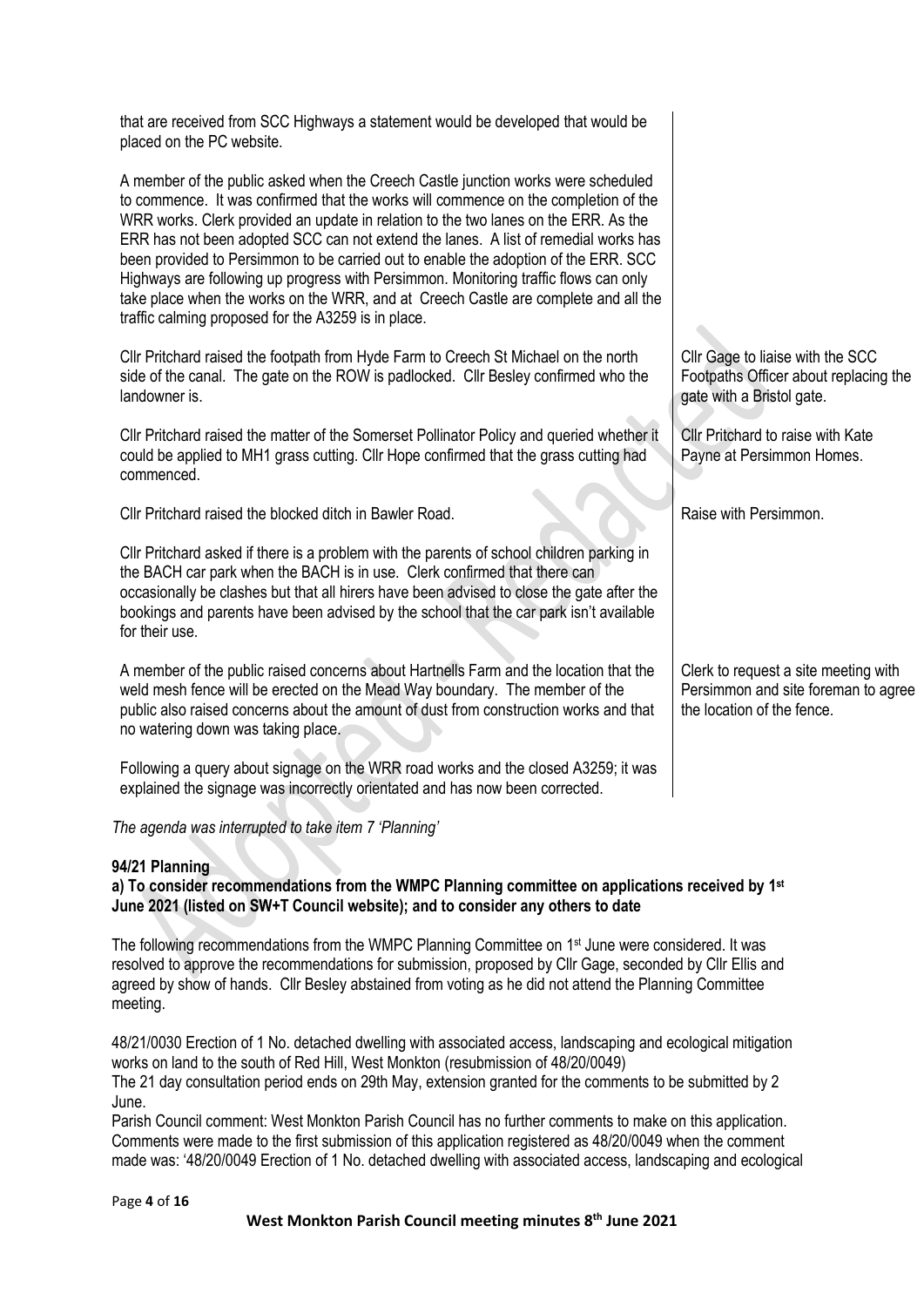mitigation works on land to the south of Red Hill, West Monkton. West Monkton Parish Council supports this application.'.

48/21/0031/LEW Application for a Certificate of Lawful Development for the existing uses of 2 No. dwellings as independent, permanent residences (Class C3) at 1 Hyde Egg Farm, Hyde Lodge, Hyde Lane, Bathpool (resubmission of 48/20/0033). The consultation period ends 31 May, extension granted for comments to be submitted by 2nd June.

Parish Council comment: West Monkton Parish Council does not support this application.

48/21/0033 Application for outline planning with all matters reserved, except for access, for the demolition of employment buildings and erection of 40 No. dwellings with associated parking, cycle storage, refuse storage and private/communal amenity space at AMP Access, 156 Bridgwater Road, Monkton Heathfield. Parish Council comment: West Monkton Parish Council is not able to support this application owing to the following reasons:

In the meaning of the term 'major development' according to Town and Country (Development Management Procedure) (England) Order 2010 Part 1(2), the application for development on the former AMP site is a major development.

NP Policies

Housing

- $\circ$  H1 Because this site qualifies as a major development here is a requirement to provide bungalows Policy NP H1 housing for older people. The indication is that 40 units will be built on the site – therefore 4 of them (10%) should be single storey, 1, 2 or 3 bedroom.
- o H2 Refuse bin storage. Two blocks of apartments are indicated suitable bin space should be included in the plans, car parking indicated, no bin space indicated for apartments.
- o Emerging revised policy orientation of dwellings should be to maximise solar gain, rather than line up in parallel to Pippin Road.

Transport Policy T1 - links have been indicated on the plans to link with the existing footpath network.

Employment E5 – fibre to the premises for all units must be provided.

Recreation and Environment

- $\circ$  Dark Skies R1. No lighting scheme referenced but sensitive lighting (downlit, LED) needs to be provided throughout the site, using narrow spectrum bulbs and avoiding white and blue light. Light spill should be minimized. Emerging revised policy would apply to external lighting around garages.
- $\circ$  Green space and Wildlife R2. Whilst a strong case is made for the removal of the bund on three sides of the site, the mature multi-stemmed oak tree T1 at the entrance to the site should be retained if at all possible -or if not, in accordance with emerging revised policy, should be replaced like with like in a ratio of at least 2:1. Tree branches should be retained on site for wildlife habitat and natural decomposition. Whilst accepting the bund will need to be removed owing to the contamination risk, hedgerows should be reinstated wherever possible, and new green space included in the plans for support of Somerset Pollinator Plan. No restoration of lost trees and hedgerows is shown in the submission.
- o Flood attenuation R3. Provision of water butts or other rain capture methods with properties, retention of surrounding ditches, large area of hard standing for parking and garages should be semi-permeable. No rain capture arrangements shown on indicative plans.
- $\circ$  Recreation and community facilities R4. It's a small site so suggest there could be a contribution, to be made before first occupation, to improving local community spaces such as outdoor gym, bmx track, community café on the canal.
- o Emerging policy H6 Trees and hedgerows. The area classified on the plan as woodland should be retained. Any trees labelled on plan that are removed need to be replaced like for like 2:1. Tree T1 should be retained: report indicates it is likely to 'fall to the scheme'. Part of the scrub has been identified as being part of a wider contiguous habitat strip which should therefore be retained ss a wildlife corridor. No indication of any retention/replacement of trees hedgerows shown in application.
- $\circ$  Provision of net gain on the site should be encouraged by requiring bat box installation and/or bat bricks at appropriate height and locations, plus 8 bird boxes are required for a development of this size. No indication in the submission of how biodiversity net gain (NPPF) will be achieved.

Page **5** of **16**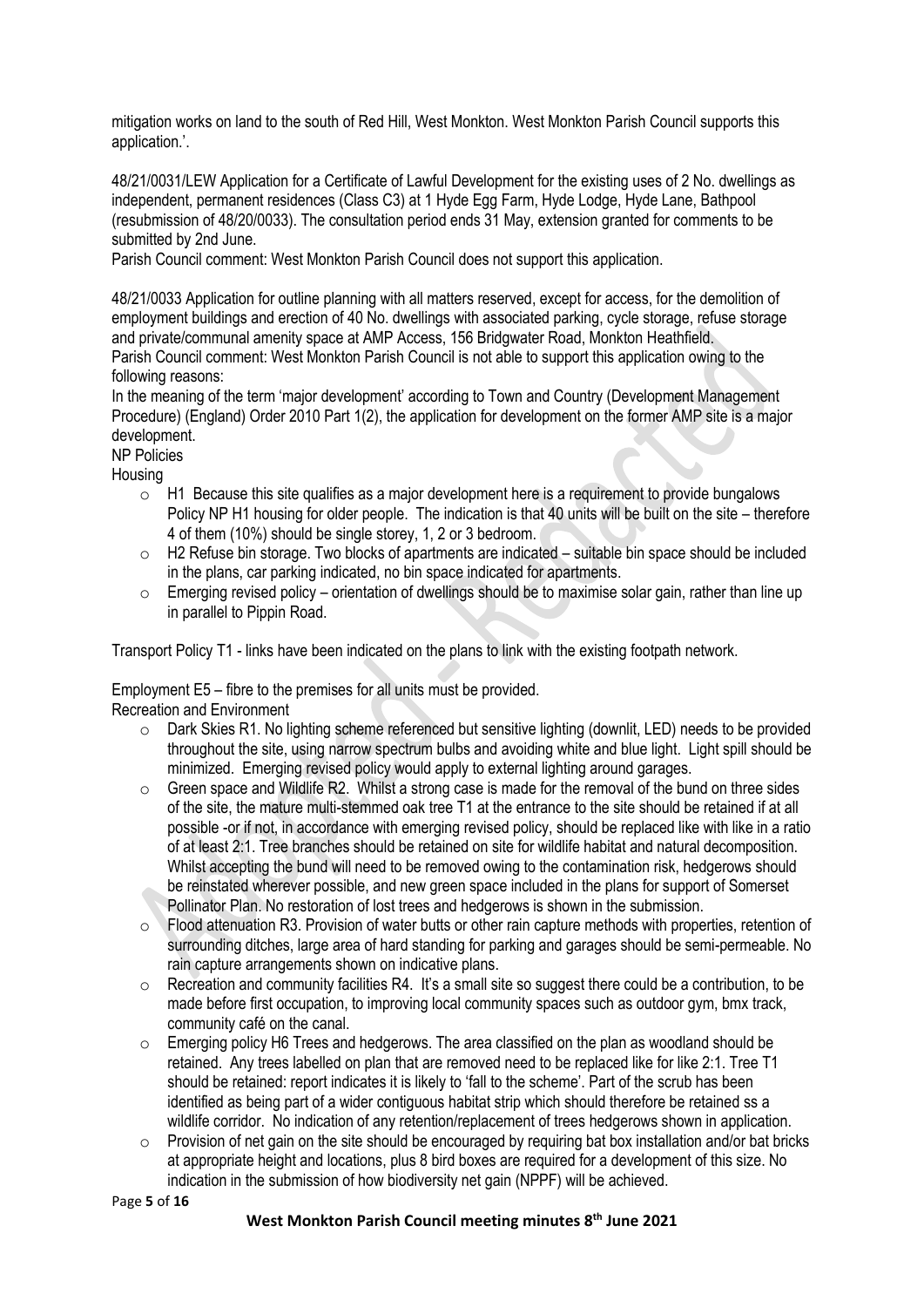- $\circ$  Mitigation could be covered by the Construction Environmental Management Plan (CEMP) e.g. not allowing light spillage into hedge rows and other naturally dark areas during construction, no night lights, escape planks from trenches or pooled water.
- o Planning Statement as submitted
- o No mention of NP

Ref paras:

- $\circ$  2.10 no Local Centre has been delivered, so can't use argument of nearby facilities to increase density of the site. Rob Hart, Persimmon has stated the Local Centre 'will not be built'. Site as indicated is too dense, and resultant vehicles associated with the units will clog up surrounding streets nearby by onstreet parking, with result problems for access by emergency vehicles.
- o 4.15 removal of spoil and underground tank, cause for environmental concern.
- o Contamination
	- o Needs a remediation strategy- not included in submission.
	- $\circ$  Sub soil in bund suggest remove from site rather than use as sub-base in landscaping, to avoid negative impact on gardens associated with individual units and communal gardens for aprtments.
	- o Radon barriers.
	- $\circ$  Site needs to be cleared of all rubbish in the bunds
- o Other
	- $\circ$  EV Charging points in public car parking spaces
	- o Phosphate mitigation not shown or calculated
	- o There should be a second exit/entrance to the site for emergency vehicles.

48/21/0035/A Display of 1 No. internally illuminated fascia sign and 3 No. non-illuminated retro frame signs at Currys, Hankridge Way, Taunton.

Parish Council comment: West Monkton Parish Council has no comment to make on this application other than to recommend that the illuminated sign is switched off when the store is not in use.

The following additional planning application was considered:

48/21/0036 Proposal: Conversion of barn into 1 No. residential dwelling with associated works at the barn near Oggshole Farm, Broomfield (resubmission of 48/20/0036)

Parish Council comment: West Monkton Parish Council continues to support the granting of permission.

#### **b) To note that Planning decisions made are available on SW+T Council website filed under the application number**

Decisions noted.

*The agenda was interrupted to take item 8 'MH Developments'*

# **95/21 MH developments**

**a) Update** 

Clerk confirmed that there was no update.

#### **b) Hartnells Farm Development and related sewer works on Heathfield Drive: Update**

Cllr Cavill confirmed that the problem with the sewer works continues. The sewer continues to fail pressure testing.

It was noted that the contractor for these works had been fined for two safety breaches that occurred whilst these works were being carried out.

#### **c) Retail units: Update**

Clerk reported that the planning enforcement action continues regarding the missing footpath link.

#### **d) Feedback from WM Liaison Meeting on 1 st June**

Page **6** of **16**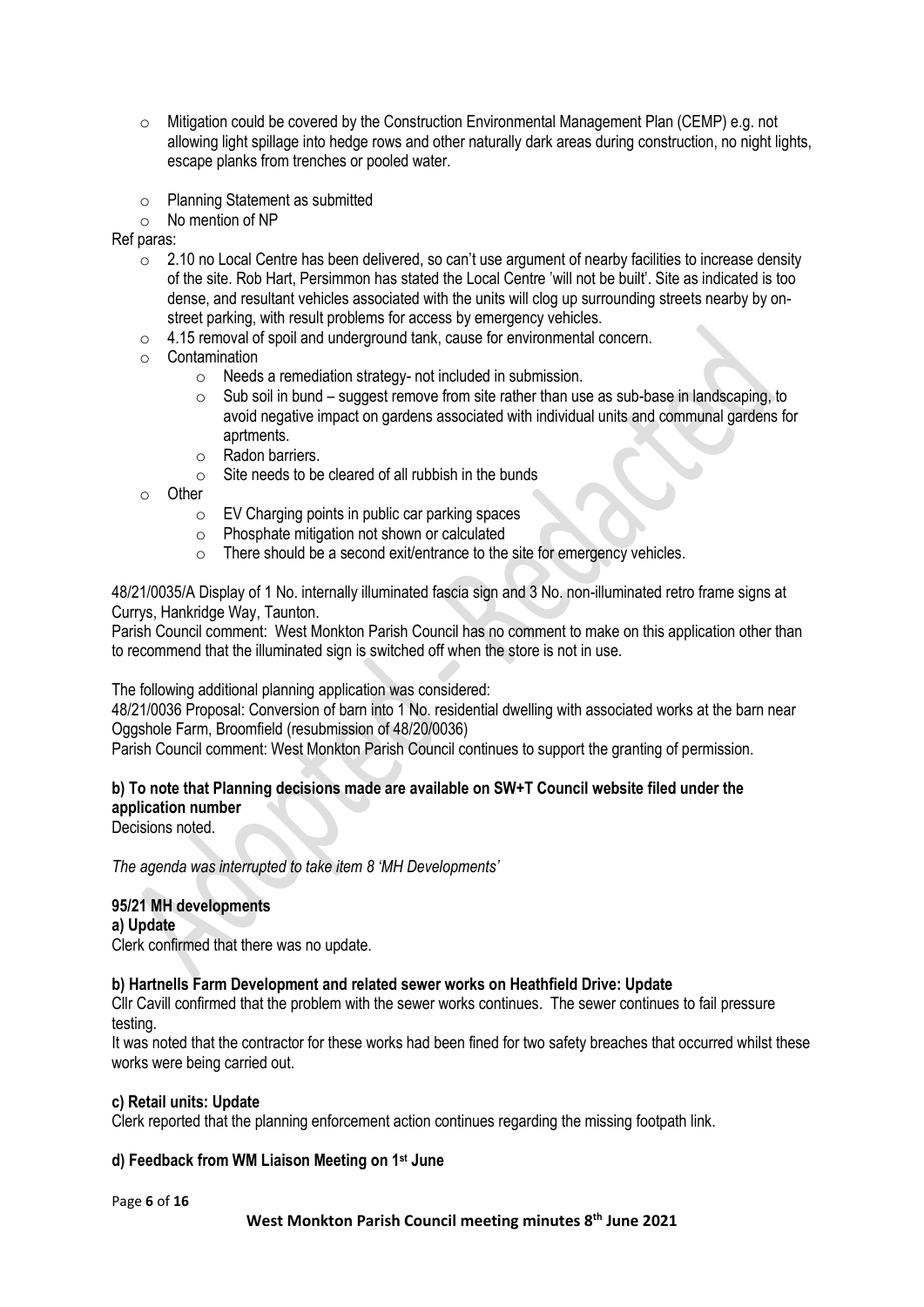Clerk confirmed that the meeting was a good one where the Planning Officer at SWT, Simon Fox was made aware of the background to the MH1 issues. The MH1 S106 agreement was also discussed at the meeting and the need for tighter wording of the S106 agreement for MH2.

# **e) Regeneration of former Taunton Landrover site, Bridgwater Road.**

Clerk confirmed that the public consultation in respect of the proposals is still on-going. A planning application is expected to be submitted shortly.

Cllr Cavill reported that Savills had confirmed that a business is on board to take on the proposed nursery and that there is a good level of interest in respect of the other proposed units.

*The agenda was interrupted to take item 9 'Community Development Projects'*

# **96/21Community Development Projects**

# **a) Sports Pitches**

Cllr Hall reported that a meeting had taken place with Brendan Dix from the FA at the other available junior football pitch sites. Simon Fox at SWT is also looking at the background to each of these sites. Once the background information is confirmed, Brendan Dix has indicated that he is content that there is adequate junior football pitch provision and will confirm his support for the proposed change of use from Football to Cricket and Rugby on the MH1 sports pitches. A meeting with Persimmon and SWT will then take place to bottom out the S106 variation.

# **b) Country Park: Update**

Cllr Hall confirmed that planning approval had been received for the pond, forest school and labyrinth. Updated prices are being obtained to go ahead with the projects. Permission to proceed with the works has been requested from SWT.

Cllr Gage suggested the purchase of some bluebell bulbs to plant this autumn. It was noted that weed spraying and ownership / lease arrangements for the Country Park needed to be sorted first. A meeting with SWT to discuss the ownership / lease of the Country Park has been scheduled to take place on 14th June at 4pm. Cllr Hall confirmed that a presentation on the updated proposals incorporating the pre-planning advice will take place to the CP Management Group on  $24<sup>th</sup>$  June. Details to be confirmed. A public consultation will follow afterwards.

# **c) Additional pedestrian crossing of A38 at Bathpool**

Cllr Hall outlined a proposal to add a pedestrian crossing to enable pedestrians to cross the road on the roundabout side of the canal bridge on the A38 to enable the use of the wider footpath on the other side when walking towards Bathpool. The suggestion follows reports of the hedge over the canal bridge impeding use of the pavement by pedestrians on the St Quintins Park side of the road. Cllr Fothergill agreed to raise the suggestion with SCC.

Cllr Besley highlighted the concerns raised by members of the public about speeding along this stretch of road and the lack of signage. Cllr Fothergill to request a review of the signage along the stretch of road.

#### *The agenda was resumed*

# **97/21 SCC Report from Cllr D Fothergill**

Cllr Fothergill reported on the following:

Coronavirus infection rates: As at 28th May the number of confirmed Covid cases in Somerset was 20,455 (up from 20,272 on 30th April) and the number of Covid-attributed deaths 800 (796). The rate per 100,000 stands at 5.5 for Somerset with Mendip at 5.2, Sedgemoor at 8.9, South Somerset 3.6 and SW&T at 5.2. The number of total deaths across the County is currently 8% below the 5-year average and the latest R-value for Somerset is between 0.8 and 1.1.

Despite significant progress and even those who have had both jabs it is vitally important to remember, to observe Hands-Face-Space and to Ventilate indoor areas at all times.

Road map out of lockdown: The final stage out of lockdown due on (or after) 21st June is subject to Government assessment on four key criteria:

Page **7** of **16**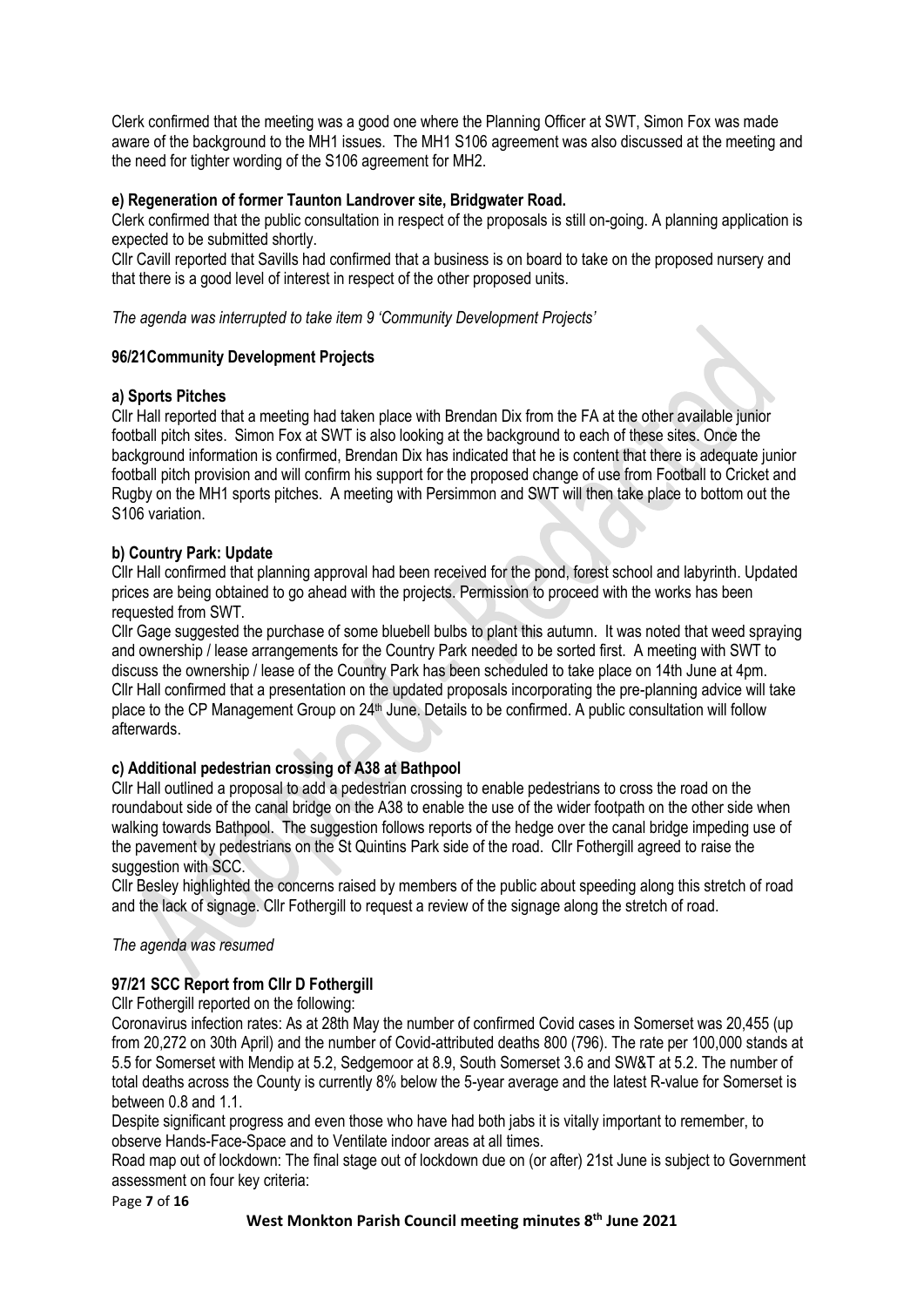- $\circ$  the vaccine deployment programme continues successfully
- $\circ$  evidence shows vaccines are sufficiently effective in reducing hospitalisations and deaths in those vaccinated
- $\circ$  infection rates do not risk a surge in hospitalisations which would put unsustainable pressure on the NHS
- $\circ$  the assessment of the risks is not fundamentally changed by new variants

By this date the Government hopes to be in a position to remove all legal limits on social contact and to reopen remaining premises, including nightclubs. The easing of restrictions on large events, performances and life events such as weddings will also be subject to the analysis of the outcomes from certain pilot events. Somerset Coronavirus Support Helpline: A single phone number continues to be available for anyone in Somerset who needs Coronavirus-related support. 0300 790 6275, is open seven days a week from 8am to 6pm. Vaccination programme roll-out: Somerset has one of the highest vaccination rates in the country with the latest figures showing 324,147 having received at least their first vaccination or 77.5% of the 16+ population. 246,983 (53.3%) have received their second dose. Take up rates of both doses is very high: 80+ (95.8%), 75-79 (100%), 70-74 (97.7%), 65-69 (86.2%), 60-64 (73.0%), 55-59 (50.4%) and 50-54 (47.4).

One Somerset: An announcement on the future of local government in Somerset is expected from the Government in late June/ early July. For more information visit: www.onesomerset.org.uk

Extra investment into Public Health: Somerset County Council is allocating an additional £10m to embed public health across all areas of council services. The major investment will include £2m to support Somerset communities – helping address anxiety and those with mild mental health issues. £2m expanding Somerset's expert health protection programme including controlling outbreaks, managing testing, providing localised contact tracing, and supporting businesses and communities. Some funding will be invested in research and work to improve local understanding of Covid and the changing needs of Somerset. A further £500,000 will be made available for town and parish councils to help them reconnect with their communities by safely reopening facilities like halls, rooms and other sites with good prevention control measures in place.

Summer activities for Years 11: Somerset students heading from Year 11 into Year 12 will have access to a wide range of free exciting educational opportunities this summer. There is a mixture of virtual and face-to-face events and activities to choose from taking place across the county including Kilve Court, Charterhouse, and other key venues across Somerset. These will include team-building exercises and physical activities such as climbing and low-ropes, as well as wellbeing and 'ready to study' sessions. Registration is now live via: www.somersetworks.vfairs.com

Donate a toothbrush: National Smile Month (which runs to 17th June) is the world's largest and longest-running campaign to promote better oral health. It aims to promote key tips and advice, helping keep everyone's smile healthy. This year Somerset County Council is encouraging people to think about adding a toothbrush and toothpaste when they donate food to their local Foodbanks. Poor oral health is largely preventable and good habits of brushing twice a day should be taught from when a baby's first tooth shows through.

New School for Special Educational Needs and Disabilities: Construction has finished on Polden Bower School, a brand new £23m Somerset County Council-funded state-of-the-art school in Bridgwater which is clearly visible from the M5. The project is part of a wider SCC's programme to boost provision for children and young people with Special Educational Needs and/or Disabilities (SEND) in the county and caters for 160 students aged 4-16 with complex needs. Primary aged children are due to start on site in June, with older children following in July so that they get the accustomed to their new environment before the start of the new school year in September 2021.

Winter Gritting Summary: In the 2020/21 winter season SCC's fleet of 23 gritters were needed on 66 occasions when freezing temperatures were forecast, treating around 900 miles of road each time to help prevent ice forming. This included additional gritting to ensure safe passage to vaccination and testing sites. The team covered 70,200 miles, a significant increase from previous years when they covered 44,000 miles in 2019/20 and 32,800 miles in 2018/19. The lowest road temperature was recorded at -6.1 degrees in the Mendip Hills on 10th February 2020.

The following questions were asked:

Cllr Tully asked the percentage take up of the vaccine. Cllr Fothergill confirmed the take up. There are small pockets of groups not taking up the vaccine, efforts are being made to access these groups to encourage take up.

Page **8** of **16** Cllr Tully reported that a 'Welcome to Somerset' sign on the A358 that needs tidying up / replacement.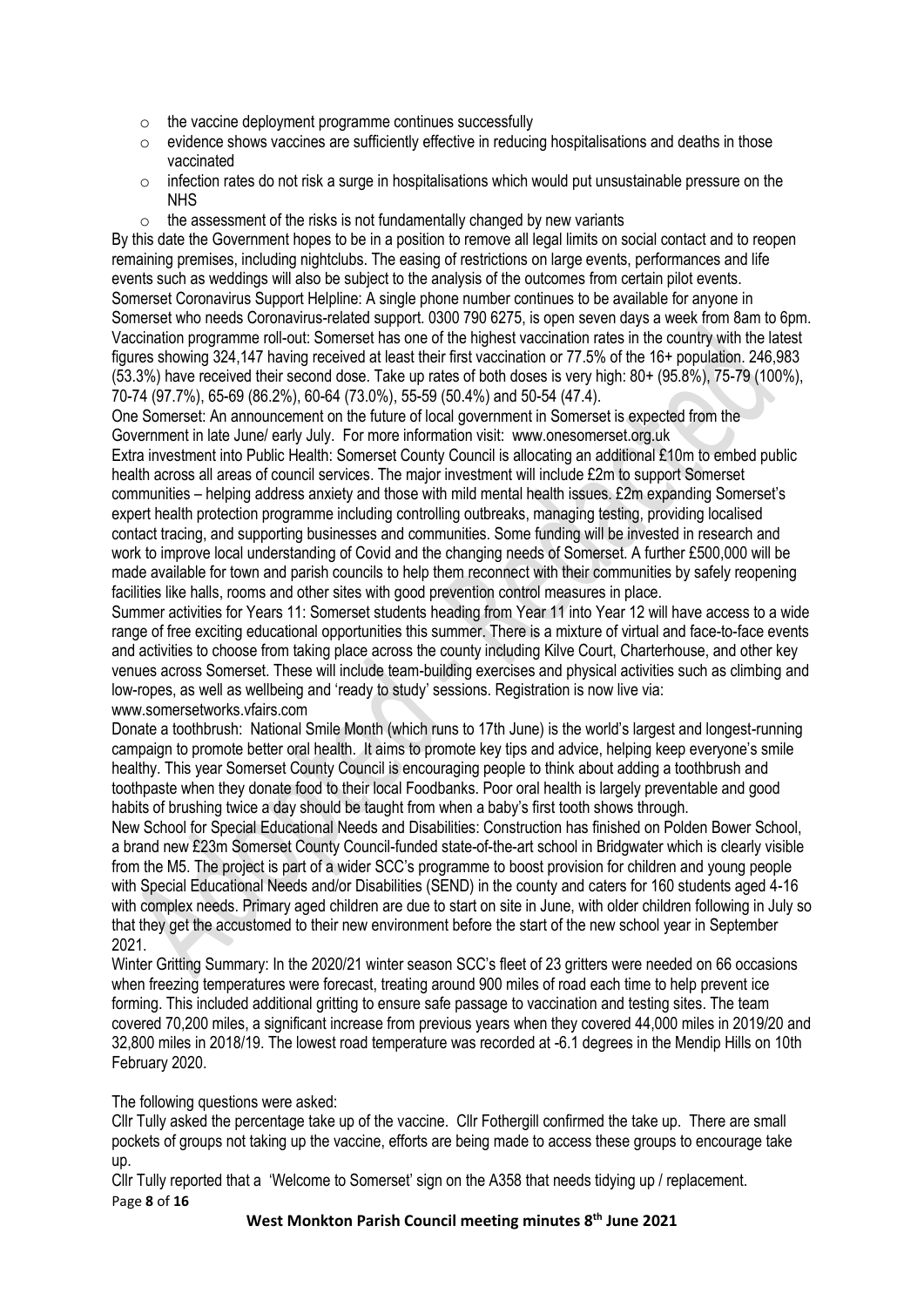Cllr Hope asked for confirmation of the level of hospitalisations as a result of Covid-19 in Somerset. Cllr Fothergill confirmed that the number of hospitalisations remains very low.

Cllr Hall requested an update in relation to the safe route to school in the Country Park. Cllr Fothergill to chase. Cllr Hall requested that the gateway to the Country Park from the A3259 (at the triangle with the WRR) be put in place now.

Cllr Besley raised the concerns being raised by members of public about highway issues and the lack of a response from SCC Highways on the traffic issues document prepared by the Parish Council. Cllr Fothergill confirmed that he had received an email from Alyn Jones confirmed that a meeting with the PC will be scheduled during the week commencing 21<sup>st</sup> June. Clerk to follow up.

Cllr Cavill raised the matter of the fencing around the Aginhills Play Park that will need to be added prior to the opening of the WRR.

Cllr Hall asked why Persimmon are not doing the traffic calming work on the A3259 whilst the road is closed. Cllr Fothergill to follow up.

# **98/21 Community Development Projects continued a) CIL Projects**

# **Footpaths / Renewing gates and stiles: Update**

Cllr Gage confirmed that the first batch of replacement gates / stiles had been completed. Three more will be installed shortly by the Parish Lengthsman. Cllr Gage confirmed that the installation of a Bristol gate by the Canal will now be explored.

# **Tacchi Morris Grant Application: Update**

Clerk confirmed that pictures of the refurbishment of the café area had been circulated by email. Cllr Hall confirmed that Andy at Tacchi Morris had invited Councillors to an event to take a look at the refurbishment. The two dates were discussed and 1st July at 7pm was agreed.

Assistant Clerk confirmed that payment of the second invoice for the furniture had taken place. Approximately £400 of the allocated funding remains available.

#### **Aginhills Footpath Diversion: Update**

Cllr Hall provided an overview of the proposal to divert the footpath. The view of the SCC Footpath Officer is awaited. The diversion will enable a cycle / footpath link to the Country Park and beyond. A new footbridge may be required in order to divert the footpath. Cllr Gage suggested that the developer should be requested to make a contribution. A discussion also took place about whether the footpath could be diverted in a way that would not require a new footbridge.

#### **99/21 Community**

**a) Update; Cllr Elliston**

Cllr Elliston confirmed that there was no update.

#### **b) Community Website Update**

Clerk confirmed that some logo options for the website had been received and circulated in advance of the meeting. The logos were discussed and feedback provided. Cllr Elliston to relay feedback to designer. It was agreed that the logo would be agreed by email rather than approval being required at the next PC meeting.

#### **c) Funding opportunities**

Clerk confirmed that further information about the funding which will be available to Town and Parish Councils to apply for is awaited. The funding is for projects that enable communities to open up safely and reconnect. The grant / applications will be administered by SALC.

#### **100/21 Environmental**

#### **a) Climate Action Programme for the Parish – update**

The report prepared by Bethan Turner in relation to engagement on Facebook was circulated in advance of the meeting and its content noted.

Page **9** of **16** Assistant Clerk confirmed that Monkton Elm Garden Centre had agreed to provide £50 of vouchers to the Competition winners. There are four different categories. It was agreed that the Parish Council would contribute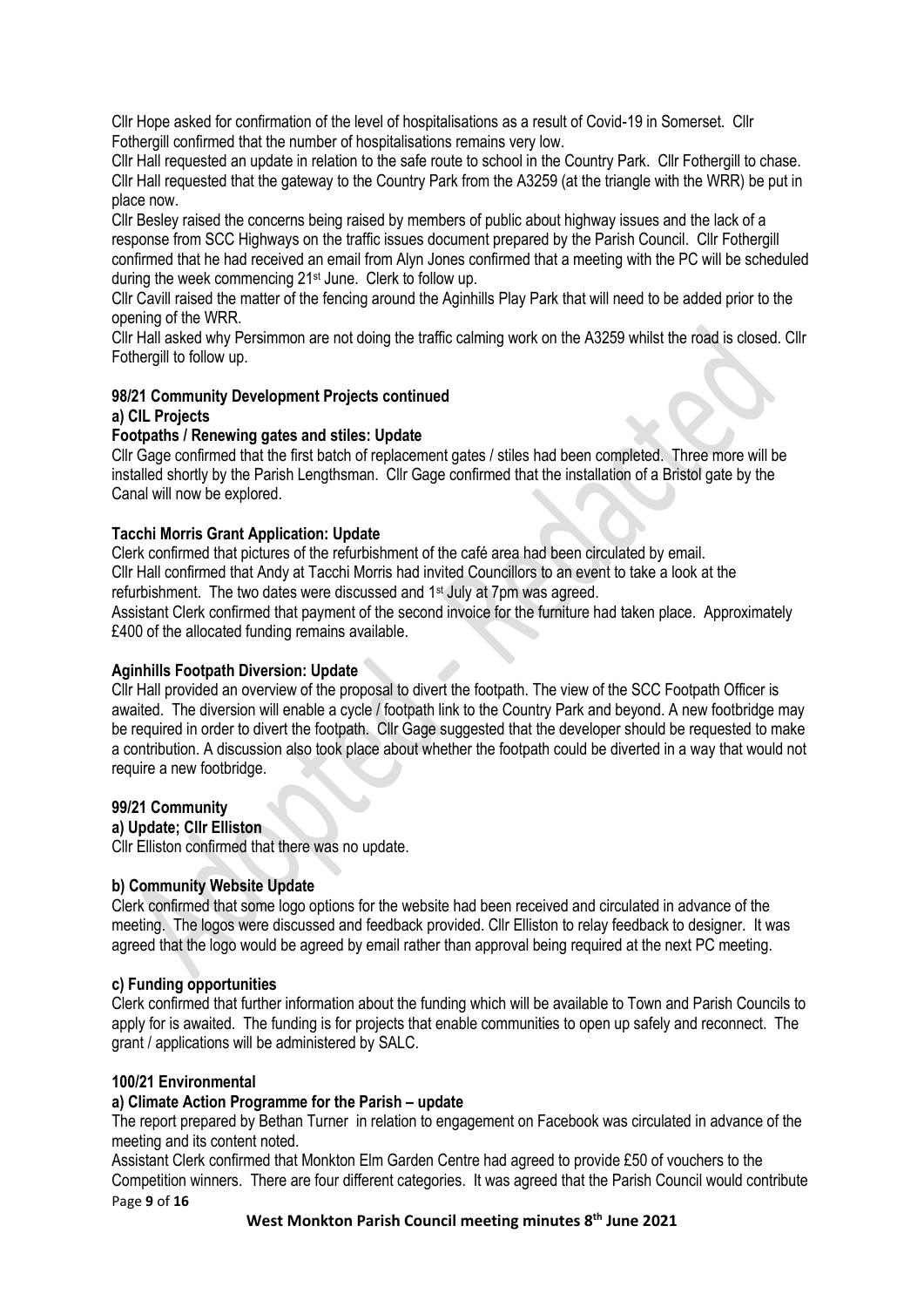£100 to the cost of cups and prizes. Proposed by Cllr Besley, seconded by Cllr Ellis and all agreed by show of hands.

#### **b) Co-op noticeboard – update**

Assistant Clerk confirmed that delivery of the noticeboard is being actively chased.

#### **c) Defibrillator – update**

Clerk confirmed that Tacchi Morris have received a quote for £120 +VAT from an electrician to install the Defibrillator. Installation will take place in due course.

# **d) Land next to Old West Monkton Primary School – update**

Cllr Besley reported that Mowgate have the area on the list to deal with as soon as they can. Assistant Clerk confirmed that in the meantime, the Lengthsman is strimming the area.

Cllr Elliston raised matter of the land next to the new Primary School and asked if an approach could be made to Redrow about the possibility of it being made available for community use. Clerk to enquire with Redrow.

# **e) Rainwater run off affecting properties around New Cross Crossroads – update**

Clerk confirmed that SCC had provided an update in relation to the issues affecting the Cottage, Mount Fancy; the SRA application failed to get through the initial sift. A local drainage scheme similar to that previously discussed has been put forward and it will be completed by the end of this financial year.

In relation to the area between New Cross Crossroads and Gotton Manor a site meeting has taken place and it has been agreed that the homeowner will do some remedial works and SCC Highways will also implement a small drainage scheme outside New Dawn.

#### **101/21 Local Government Re-Organisation – update**

Clerk outlined the responses received from the Parish Councils to the letter from WMPC regarding Local Government Re-Organisation. Clerk and Cllr Haskins to join the KSM PC meeting on 14th June. Clerk confirmed that she joined the SLCC branch meeting and LGR was discussed. Baroness Scott was suggested as a speaker at a meeting of the Parish Councils when it is arranged. Cllr Fothergill encouraged the PC to progress with a meeting with other PCs as soon as possible. It was agreed that as soon as responses were received a meeting would be arranged.

# **102/21 Reports, including recent developments, matters to consider and decisions to be made: a) Bathpool Flood Warden: Mr Kevin Perry**

Mr Perry reported that May was the second wettest month of May in 40 years. 29mm of rain fell on 13<sup>th</sup> May alone. The Environment Agency issued a flood alert on 12<sup>th</sup> May and the relief pump was installed on 13<sup>th</sup> May, the combined sewer discharged in gardens on Bridgwater Road. Despite the installation of the relief pump there was no need to switch it on. With the rapid rise in water levels in the Old River Tone the lay flat pipe was dislodged again. The pipe has since been replaced with a metal one.

The road drains on Bridgwater Road have now been cleared and the double yellow lines on Bridgwater Road have now been correctly painted.

#### **b) NP Delivery Group Chairman: Mr K Tutill / Assistant Clerk; Update.**

Apologies were received in advance of the meeting from Mr Tutill. Assistant Clerk outlined the revised draft NP that had been amended to reflect the responses from the Regulation 14 consultation. Assistant Clerk requested approval of the revised draft NP. It was proposed by Cllr Ellis, seconded by Cllr Hope and all agreed by a show of hands that the revised draft NP is approved.

Cllr Elliston outlined a suggestion to include reference in the revised NP to car parking space sizes in new developments to be adequately sized. Assistant Clerk to look where this provision can be included in the NP.

# **c) Councillors with roles of responsibility (not all Councillors will have a report to make)**

Page **10** of **16**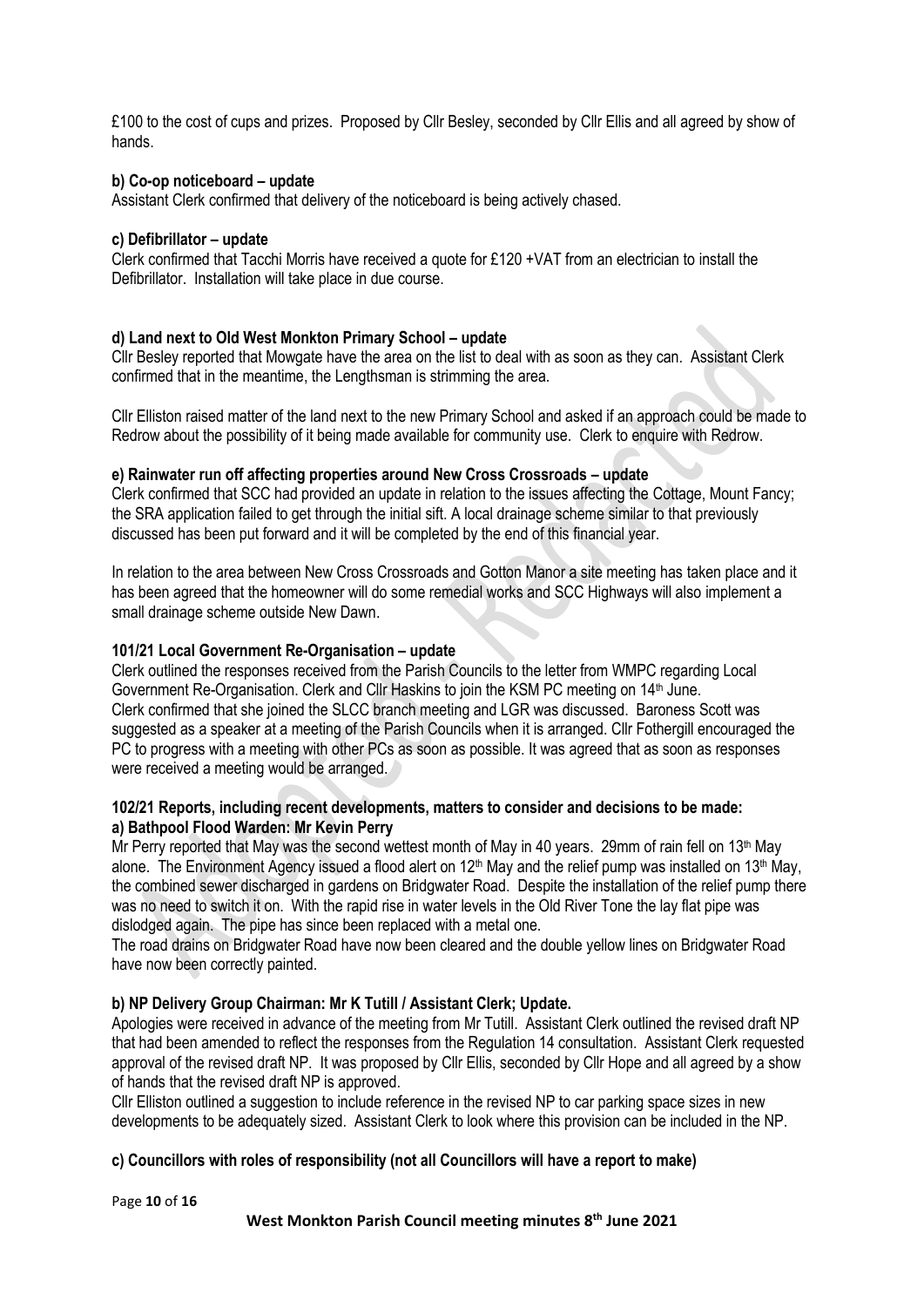# **Footpaths**

Cllr Gage confirmed that he had nothing further to report.

# **BACH Chairman**;

Cllr Gage confirmed that he had nothing further to report.

# **Allotments;**

Clerk confirmed that concerns had been received from a resident of a property neighbouring the allotments about bonfires. Clerk suggested amending the tenancy agreement for 2022 to include a rule regarding bonfires.

#### **Highways;**

Cllr Besley reported the overgrown hedge between the Cricket Club roundabout and the turning from the A38 onto the A3259. The maintenance of the hedge is Highways England responsibility. It was agreed that Mowgate would be asked to cut the hedge when they are next in the area.

Cllr Elliston raised the matter of the lanes at the Hankridge roundabout from Sainsburys. It is unclear which lane motorists should be in. Cllr Fothergill to raise.

# **Water Resilience;**

Cllrs Hall and Cavill confirmed that there was nothing to report.

# **Public Open Spaces/ Children's Play Areas and Recreation,**

Cllr Hope reported that the grass cutting in MH1 has now commenced. Cllr Besley raised the matter of ragwort in and around MH1, particularly along the roadsides of the ERR. Clerk to request Persimmon that the ragwort is dealt with before it goes to seed.

# **Safe Routes to School**;

Cllr Tully confirmed that there was nothing to report.

#### **Community Liaison /Transportation**;

Cllr Elliston confirmed that there was nothing to report.

#### **Local Government Re-Organisation;**

Cllr Cavill confirmed the result of the local poll.

#### **d) Communications Report - Clerk.**

Clerk confirmed that there was nothing to add to the report that was circulated in advance of the meeting.

#### **e) GDPR**

Nothing to report.

# **f) WMPC Chairman; Cllr Haskins**

In Cllr Haskins absence, there was nothing to report.

#### **Representatives on outside bodies/Response to Consultations:**

#### **g) West Monkton Village Hall Management Committee**

Cllr Tully confirmed that there was nothing to report.

#### **h) The Spital Trust**

Cllr Ellis confirmed that there was nothing to report.

# **i) Any events at which WMPC was represented**

No other events.

#### **j) Consultations responses to be developed / approved for submission**

Page **11** of **16**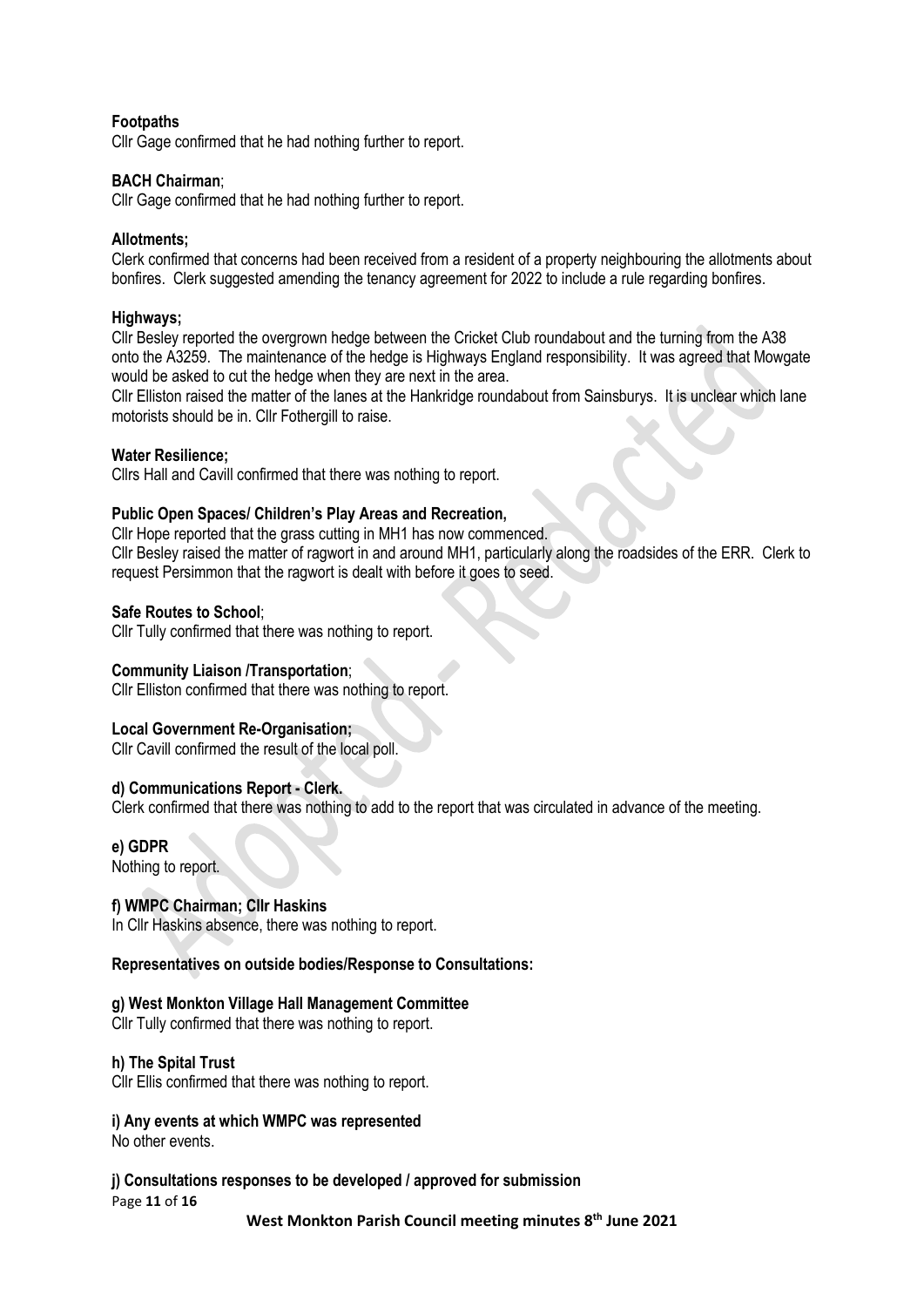# MHCLG Electronic Communications Infrastructure Consultation

[https://www.gov.uk/government/consultations/changes-to-permitted-development-rights-for-electronic](https://www.gov.uk/government/consultations/changes-to-permitted-development-rights-for-electronic-communications-infrastructure-technical-consultation/changes-to-permitted-development-rights-for-electronic-communications-infrastructure-technical-consultation)[communications-infrastructure-technical-consultation/changes-to-permitted-development-rights-for-electronic](https://www.gov.uk/government/consultations/changes-to-permitted-development-rights-for-electronic-communications-infrastructure-technical-consultation/changes-to-permitted-development-rights-for-electronic-communications-infrastructure-technical-consultation)[communications-infrastructure-technical-consultation](https://www.gov.uk/government/consultations/changes-to-permitted-development-rights-for-electronic-communications-infrastructure-technical-consultation/changes-to-permitted-development-rights-for-electronic-communications-infrastructure-technical-consultation) Deadline 14th June 2021.

The draft response circulated by email was approved for submission

"On 12th November 2019, the Parish Council made a resolution which stated that "Although West Monkton Parish Council is not in a position to ban or allow 5G to go ahead in the Parish, it does not stop the Parish Council exercising caution in its endorsement of 5G until more evidence becomes available. Under the Precautionary Principle, the burden of proof rests with the telecoms industry to prove that 5G is not harmful to humans, animals and plants.

West Monkton Parish Council has a social responsibility to protect the public and environment from exposure to harm from 5G wireless radiation. Until there is consensus amongst independent scientific advisory groups that 5G radiation does not pose threat of harm to humans, animals and plants, WMPC invokes the Precautionary Principle and does not endorse the rollout of 5G in the Parish."

The Parish of West Monkton has been substantially developed in last 10 years and when responding to development proposals the Parish Council has given serious consideration to the design and impact of all proposals. Because of this, the resolution that the Parish Council made in 2019 and the lack of information being available about the impact of 5G on humans, animals and plants, the Parish Council is not supportive of permitted development rights being changed to enable the deployment of 5G.

Improving broadband for Very Hard to Reach premises. The Government are consulting on Improving broadband for Very Hard to Reach premises. [https://www.gov.uk/government/consultations/improving-broadband-for-very](https://www.gov.uk/government/consultations/improving-broadband-for-very-hard-to-reach-premises)[hard-to-reach-premises](https://www.gov.uk/government/consultations/improving-broadband-for-very-hard-to-reach-premises) It was agreed that the PC would not submit a response to the consultation.

# **103/21 Annual Policy Review: Review of policies**

The Risk Assessment and Management, Complaints / Disciplinary Procedure, Equality Policy, Training Policy, Recruitment Policy and Working Party Protocol were reviewed and approved for a further 12 months. Proposed by Cllr Besley, seconded by Cllr Cavill and all agreed by a show of hands.

**104/21 Assets a) Asset Register**  Up to date.

# **105/21 Finance**

# **a) BACH Finance to 31 st May 2021.**

Clerk summarised the BACH Finance report circulated in advance of the meeting which confirmed the income and expenditure in relation to the BACH up to the 31 st May 2021.

# **b) AGAR and Internal Audit**

To adopt the AGAR Internal Auditor's report : proposed by Cllr Cavill, seconded by Cllr Ellis and all agreed. It was agreed to record the grateful thanks of West Monkton Parish Council for the thorough and supportive Internal Audit of the financial affairs of the Council carried out by Mr K Perry.

# **c) Grant application**

Recommendation from Audit Working Party to award Climate resilience grant of £500.00 to Mark and Katie Weller as part of their insulation work on Beans Corner, with report back when work which included the grant is finished. Proposed by Cllr Hall, seconded by Cllr Gage and all agreed by show of hands.

# **d) Quotes**

Further to suggestion made at the last meeting of the Audit Working Party, resolution to purchase three picnic tables for Farriers Green for £1050.00 plus VAT, plus installation costs including secure attachments. Details of the tables at the end of this Financial Report and circulated by email 02.06.2021.

Proposed by Cllr Elliston, seconded by Cllr Gage and all agreed by show of hands.

Page **12** of **16**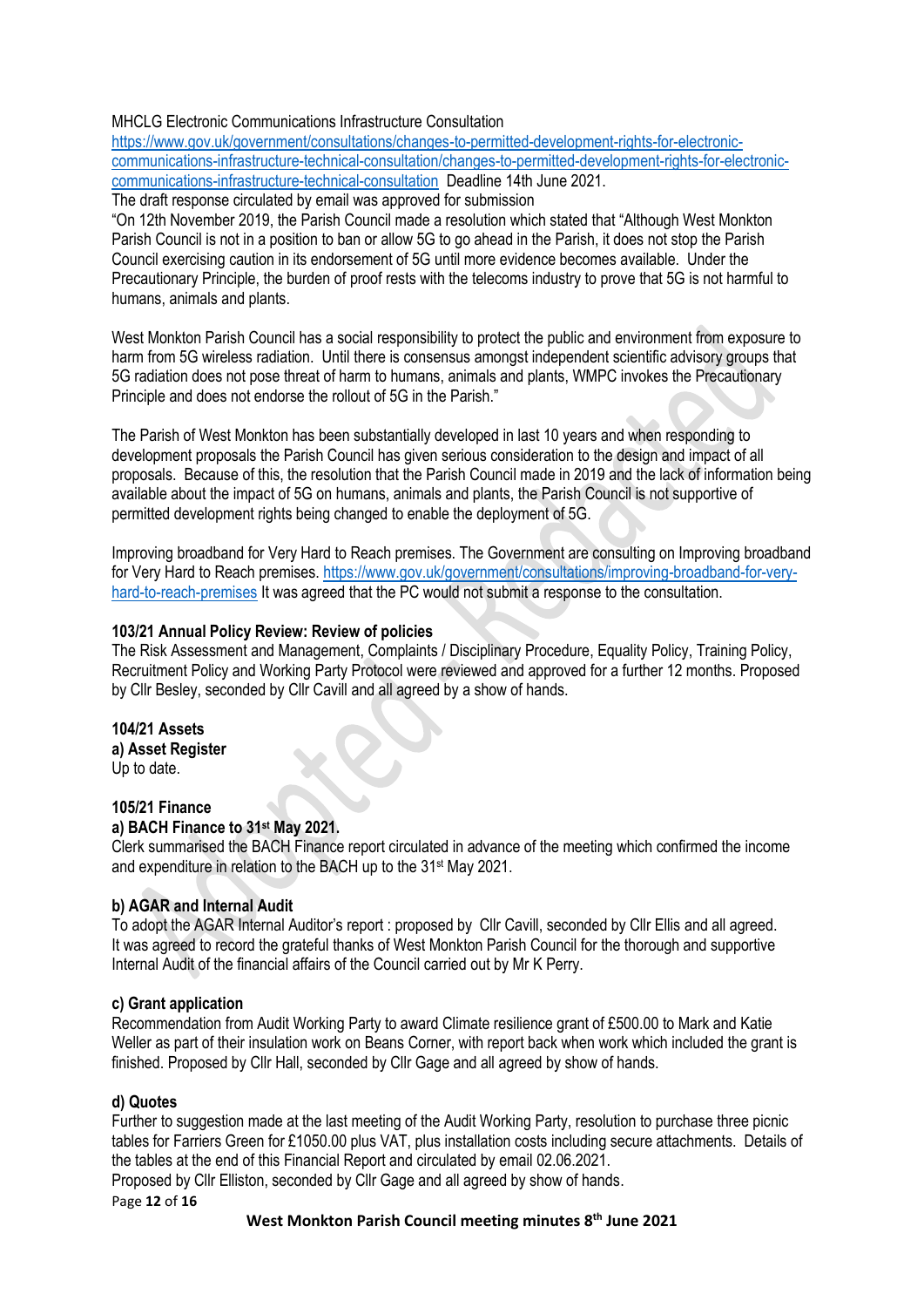#### **Resolution to agree the general principle for Councillors reasonable expenses.**

To approve as a general principle, Councillors' reasonable expenditure incurred during the prior agreed execution of Parish Council business to ensure smooth running of the Parish Council, for example paper and ink for project management and fuel and other requirements to keep the mower running: supported by a completed expenses claim proforma and receipts. Proposed by Cllr Ellis, seconded by Cllr Tully and all agreed by show of hands.

#### **e) Receipts and payments**

Information relating to named, or otherwise identifiable, individuals is confidential and has been redacted in documents placed in the public domain.

**Receipts** Interest Lloyds 60.89

Nationwide **E** 3.11 April, £3.22 May PSDF £ 2.97 April, £2.04 May

**Payments** 

Bus shelter cleaning and litter picking

Mr A Pritchard, all his pay after tax => employee voluntary contribution to pension via Tailored auto-enrolment £xx.xx to be paid by direct debit)) shown on bank

Page **13** of **16 West Monkton Parish Council meeting minutes 8 th June 2021** statement Tailored auto-enrolment pension contributions £ xx.xx (to be paid by direct debit)) together Clerks salary (after tax)  $\mathbf{f}$  xx.xx to be paid by bacs Asst Clerk (after tax)  $\&$  xx.xx to be paid by bacs HMRC month 3 6 and 5 and 5 and 5 and 5 and 5 and 5 and 5 and 5 and 5 and 5 and 5 and 5 and 5 and 5 and 5 and 5 and 5 and 5 and 5 and 5 and 5 and 5 and 5 and 5 and 5 and 5 and 5 and 5 and 5 and 5 and 5 and 5 and 5 and 5 and Homeworkers allowance Clerk **E27.00** to be paid by bacs Homeworkers allowance Assistant Clerk **E27.00** to be paid by bacs Lengthsmans services  $\epsilon$  50.00 (CIL footpaths) to be paid by bacs £137.50 (Lengthsmans Services) to be paid by bacs B Turner: Allaboutyou work done in May **E** 125.00 no vat to be paid by bacs (env) Cllr Gage expenses for mower £101.03 no vat to be paid by bac (sports and general) Hunt Forest repairs to mower (annual service deferred, not enough hours on the clock) £279.40 (incl 46.58 vat) to be paid by bacs (sports and general) K Perry Internal Audit for 2020.2021 **E150.00** no vat to be paid by bacs Climate resilience grant Support for local Crime Stoppers **E400.00** no vat (grants general) to be paid by bacs Any other invoices received before 8 June 2021 E to follow, to be paid by bacs wherever possible. for invoice No late invoices received Proposed by Cllr Ellis, seconded by Cllr Hope and all agreed by show of hands. Payments made since last meeting of WMPC. 1. To note: Payments made using debit card 12th Edn Arnold Baker 123.00 =  $0.80$ vat = £123.80 (sundry admin) 2. To note payments by bacs/transfer: Payment for second half of Kae Connect furniture for Tacchi-Morris refurbishment paid by bacs on 21 May 2021 (£2576.60 + vat 515.32). 3. To note payment by direct debit Invoice 9727 May 28th Monthly payment of £12.00 + vat £2.40 = £14.40 to Tailored Auto Enrolment, for the servicing plan. Tailored auto enrolment pension deductions: £79.45 Invoice SWS108208 Monthly invoice £59.80 + vat £11.96 = £71.76 to Somerset Web Services (13 mailboxes) April fin sheet)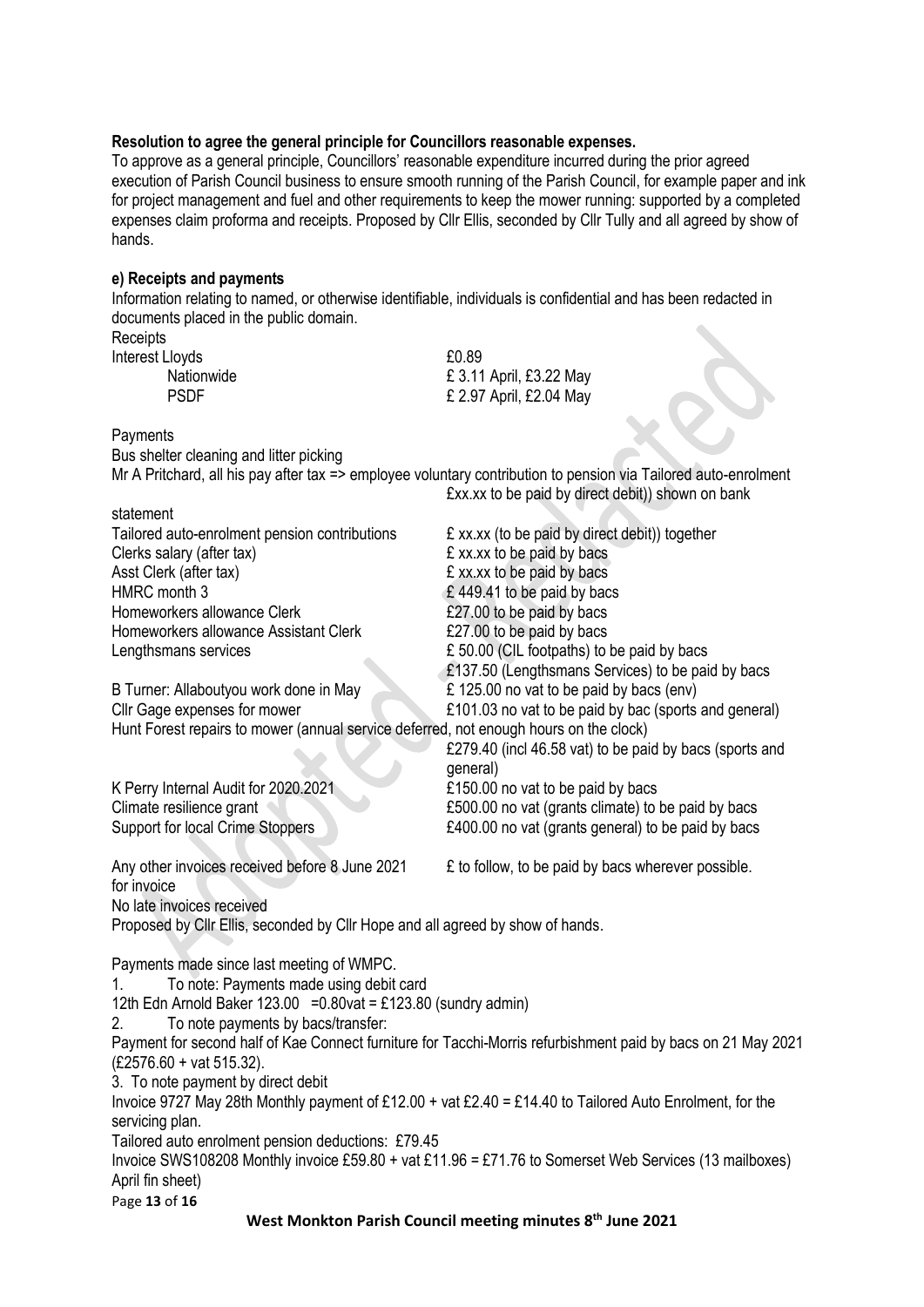ICO (Information Commissioners Office) Data Protection fee, £35.00, (no vat but deduction of £5.00 for paying by DD) will be collected by direct debit on or before 12th July 2021 (sundry admin).

4. Cheque Nil

# **f) WMPC Bank reconciliation**

Bank reconciliation and budget check: please check on green financial sheet. Ask any questions by email. Bank reconciliation for 1st June is complete and balanced.

General notes on spreadsheet

Each column heading is dated first of the month.

Each monthly receipt column is a snapshot of what has been received in the month prior to 1st of the month. Each monthly expenditure column itemizes payment that will be made (i.e., paying the last month's bills) after 1st of the month. These are the monthly list of payments for approval.

Bank statements for 1st of the month provide the figures shown on the financial sheet (bottom left - hand corner).

Specific notes for WMPC June financial sheet WMPC Receipts Shows receipts between 1 May and 31 May. Includes interest from three bank accounts.

WMPC Expenditure

Communications includes 'Business all about ' (Bethan Turner) management of Seed Initiative. Monkton Elm has contributed £50 in vouchers for prizes for the competitions.

Resolution for West Monkton PC to contribute to the prize fund in the sum of £50.00 £100.00 to include £50.00 contribution to the prize fund in vouchers set up by Monkton Elm, and to allow a further £50.00 for the purchase of small trophy cups.

Proposed by Cllr Besley, seconded by Cllr Elliston and all agreed by show of hands.

Sports and General: mower repairs £232.82 + vat46.58 and mower expenses (fuel) Cllr Gage 101.03 = £380.43 Lengthsmans for April (on May fin sheet) 89.88 Higos + 81.25 Lengthsmans,services (no vat) = £171.13; and separately, Lengthsmans CIL project (footpaths) (no vat) £143.75.

CIL projects £143.75(no vat) footpaths, £256.60 +vat 515.32 =£3091.92. Total on May fin sheet £3235.67

# **g) To note the report of the meeting of the Audit Working Party on Friday 23rd April 2021**

#### AUDIT WORKING PARTY

Meeting Friday 28<sup>th</sup> May 2021 at 9.30am

#### VIRTUAL MEETING

Attended by Cllrs Hall and Gage, Clerk Amy Shepherd, Assistant Clerk Tricia Cavill.

Supporting documents to be circulated to all participants prior to the meeting.

1. To consider the grant application from Mark and Katie Weller, Beans Corner, West Monkton for a £500.00 climate emergency grant and decide whether or not to recommend the award of the grant.

It was explained that the Climate Resilience grants were towards housing stock rather than individuals as the aim was to make the housing stock of the Parish more climate resilient. There had only been one application made in the first window, leaving plenty of funds for applications that might be made in the second window (1September to 15 October). Under the terms of the current Grants Policy, it was agreed to recommend the award of this grant.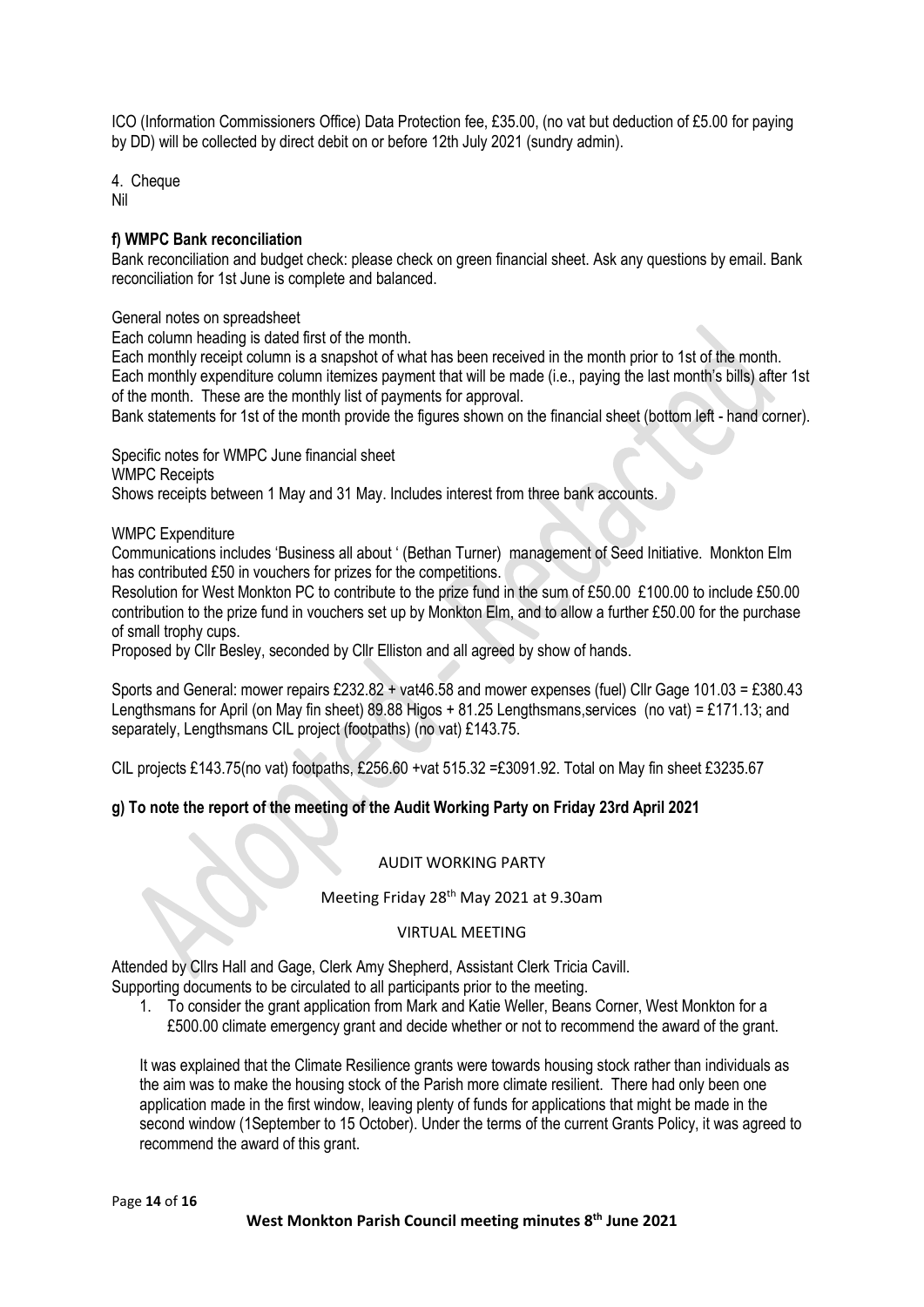A note was made that the Grants Policy for the year 2022/2023 should be revised to include means testing of some kind so that those in older houses with less available funds may qualify for more grant support than those with more available funds.

2. To consider and confirm the application to open a savings account with the Unity Trust Bank. It was agreed that the exposure created by receipt of CIL funds merited an extra bank account being opened. The Unity Bank was set up for Parish Councils. The savings account being applied for would require any two out of three signatories: Cllr Haskins, Tricia Cavill and Amy Shepherd. None of the signatories could withdraw funds, the only movement allowed would be the same as Nationwide i.e., the removal of funds to another named bank account. The named bank account would be the Parish Council's Treasurers Account (the cheque book account).

3. To consider any other financial matters brought to the attention of the RFO before the meeting. Cllr Gage raised a question about VAT reclaim. He had been unable to obtain a VAT receipt for the recent purchase of disposable items for the Country Park, and believed that many retail outlets were no longer able to produce a VAT receipt made out to the Parish Council. He asked what percentage of VAT reclaim was lost in this way, and could the matter be taken up with the VAT authority.

Tricia Cavill confirmed the percentage of VAT lost because of lack of appropriate VAT receipts was very small indeed. It was agreed to forward the question and observation to Crispin Taylor VAT expert at SALC and SLCC.

4. Date of next meeting Friday 16 July 2021 at 9.30am.

The meeting closed at 9.30am.

Please note, this report will be confirmed at the next meeting of the Audit Working Party on 16th July 2021.

# **106/21 Other matters for report only – items for discussion - no decision**

Items for next meeting agenda – by Monday  $5<sup>th</sup>$  July 2021 - noted.

Cllr Hall reported that the Rugby Club had been in contact requesting a meeting with the PC and local Police about parking during matches. It was agreed to arrange a meeting.

Cllr Hall reported that a petrol strimmer was need for the Country Park. It was agreed that the outcome of the CP meeting on 14th June would be awaited. Purchase of a strimmer to be considered at the July PC meeting. Cllr Cavill suggested that Parish Surgery meetings should return to in person meetings at the BACH at 8.30am from July. The suggestion was agreed.

# **107/21 Dates of forthcoming meetings:**

Parish Council:

Second Tuesday in the month 2021: 13th Jul, 10th Aug, 14th Sep, 12th Oct, 9th Nov, 14th Dec Planning Committee First Tuesday in the month 2021: 6th Jul, 3rd Aug, 7th Sep, 5th Oct, 2nd Nov, 7th Dec Parish Surgery Second Thursday in the month at 7pm (virtual), to return to face to face at 8.30am at the BACH from July. Audit Working Party: 23rd July 2021 at 9.30am (Virtual) Annual Parish Meeting: 30th March 2022

BACH committee TBC

Budget and Precept Working Party November 2021 TBC

Meeting finished at 10.02pm